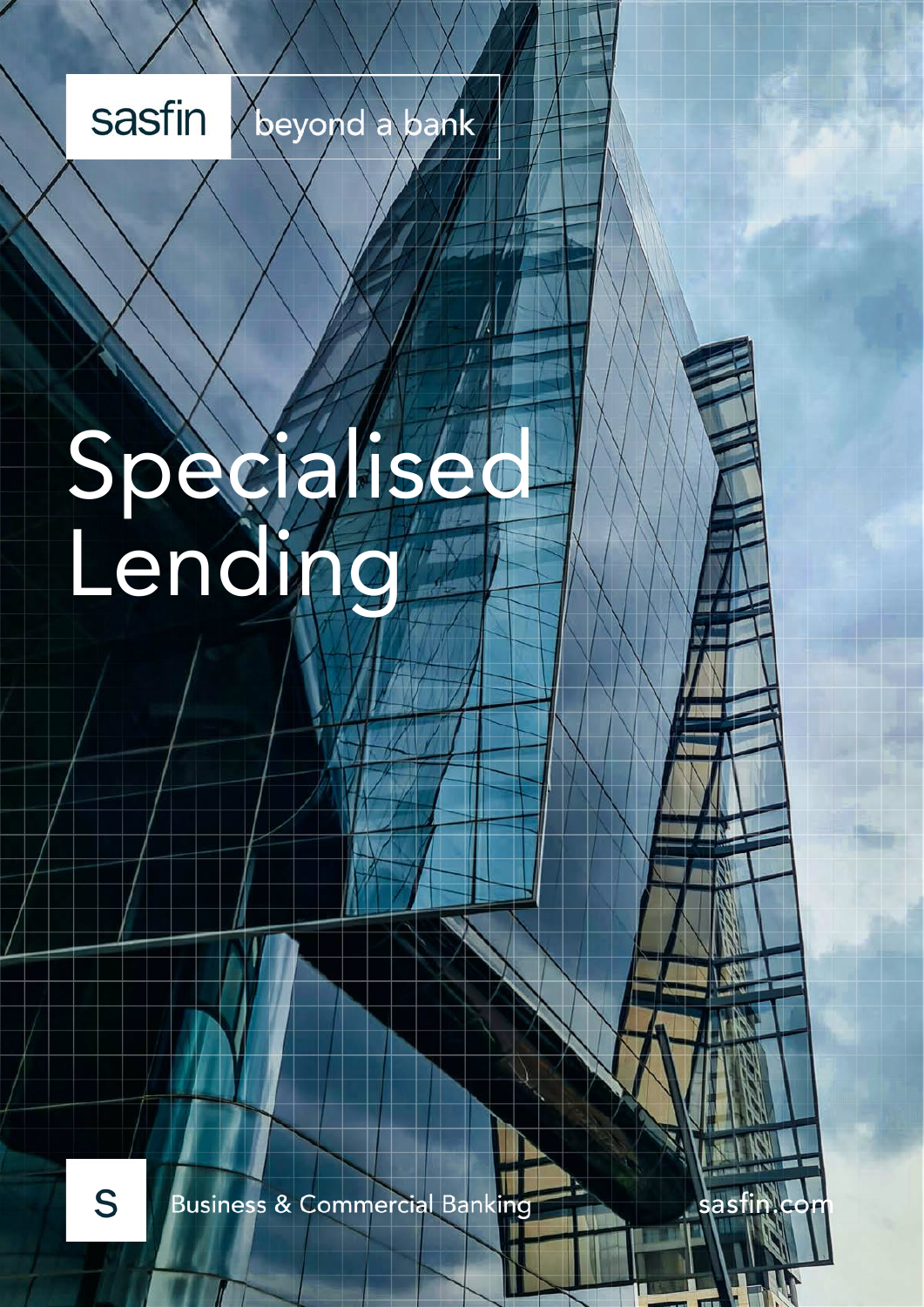# SPECIALISED LENDING

#### Structured debt solutions for South African mid-market businesses

Sasfin's Specialised Lending division provides structured debt, mezzanine finance and quasi-equity funding solutions for a comprehensive range of transactions across various industries nationally.

Sasfin Bank is one of only a few banks in South Africa specifically geared towards servicing privately owned mid-market businesses. We primarily focus on businesses valued at between R50 million and R1 billion, or generating Earning Before Interest Tax Depreciation Amortisation (EBITDA) of at least R20 million annually. As a bank with a fully intergrated investment banking product suite, we adopt a client centric business model that provides

bespoke solutions to meet our clients' strategic objectives. Our customised solutions are based on a results-driven ethos that significantly increases our clients' chances of achieving a successful result.

Our diverse team of professionals has extensive experience in investment banking and corporate finance. They adopt a hands-on approach to structuring innovative funding solutions to our clients, which goes beyond the role of a traditional funder.

#### **Overview**

#### Who?

Entrepreneurial and privatelyowned companies operating in the mid-market space in South Africa often find it difficult to access relevant funding solutions that are readily available to larger and publicly traded companies.

The Specialised Lending division specifically targets and fills this void by providing growth and acquisition finance to such companies.

#### What?

We provide thoughtful and tailored funding solutions to address our clients' specific funding requirements.

Our solutions will typically reflect the specific risk-return profile of the transaction. We evaluate key data such as the target company's debt servicing ability, available security and the particular transaction structure.

Our offering fills the gap in the capital structure continuum between equity and senior debt, often comprising of a single blended facility.

#### How?

Our bespoke funding solutions often comprise a hybrid instrument consisting of:

- A structured debt component with a repayment profile designed to match the forecasted cash flows of the target company; and
- If required, a quasi-equity component to provide Sasfin with the returns commensurate with the considered risk profile of the opportunity.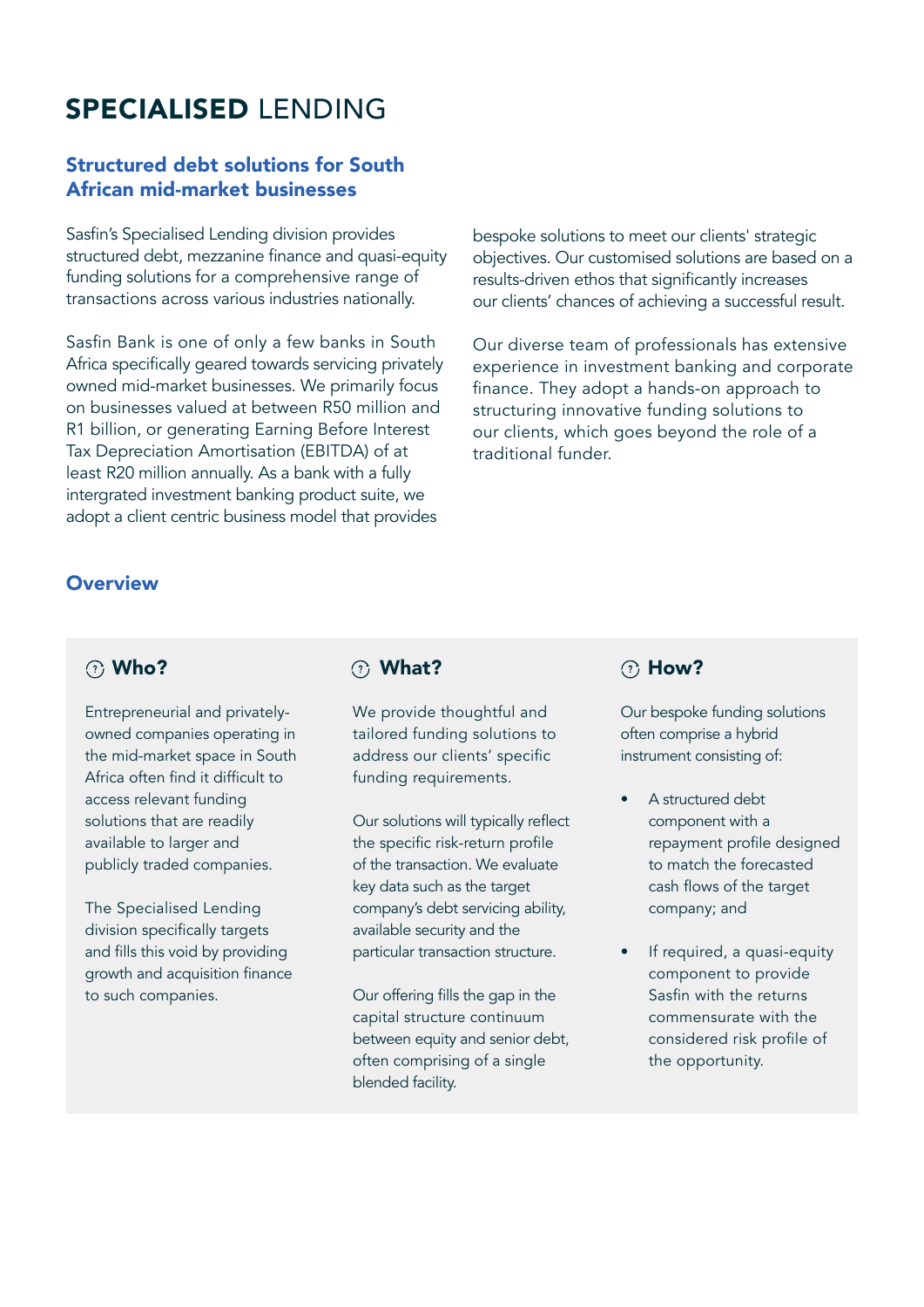# SASFIN BUSINESS & COMMERCIAL BANKING

## (B) Advantages to shareholders

Our funding solutions offer distinct advantages to different stakeholders in a transaction, which include:

- Lower overall cost of capital
- Higher returns for equity investors due to the benefit of gearing
- Flexible repayment profile, terms and covenants sculpted in accordance with cash flows
- Limited equity dilution for shareholders
- Higher levels of gearing or additional liquidity in light of tighter credit criteria by traditional lenders
- Lower security required compared to senior debt

# Scope

#### We assess, structure and implement financing solutions for:

- BEE transactions (including subordinated SPV / Preference Share funding solutions)
- Leveraged buy-outs
- Management buy-outs
- Acquisitions
- Replacement capital/shareholder buy-outs
- Growth/expansion capital
- Balance sheet restructuring/optimisation
- **Recapitalisations**

#### We provide solutions, not products **•** No start-up or turnaround ventures

#### $\mathcal{L}$  What sets us apart

- A highly skilled team of service orientated investment banking professionals
- One of the very few banks solely focused on the South African mid-market
- Strong transactional structuring and execution capabilities
- Bespoke solutions aligned to clients' requirements - we do not do "vanilla"
- Agile decision making as Sasfin is an entrepreneurial bank
- Relationship driven funding we become partners of our clients and investee companies
- Efficient and effective assessment ensuring seamless deal implementation

## Funding criteria

Whilst Sasfin will assess each opportunity on its own merits, we will typically target, among others, the following main funding or investment criteria pertaining to the target company:

- Privately owned companies in the mid-market space in South Africa
- Experienced, credible and innovative management team
- Stable and predictable cash flow profile
- Earnings Before Interest Taxation Depreciation and Amortisation (EBITDA) of at least R20 million
- Ideal facility size of between R30 million and R120 million
-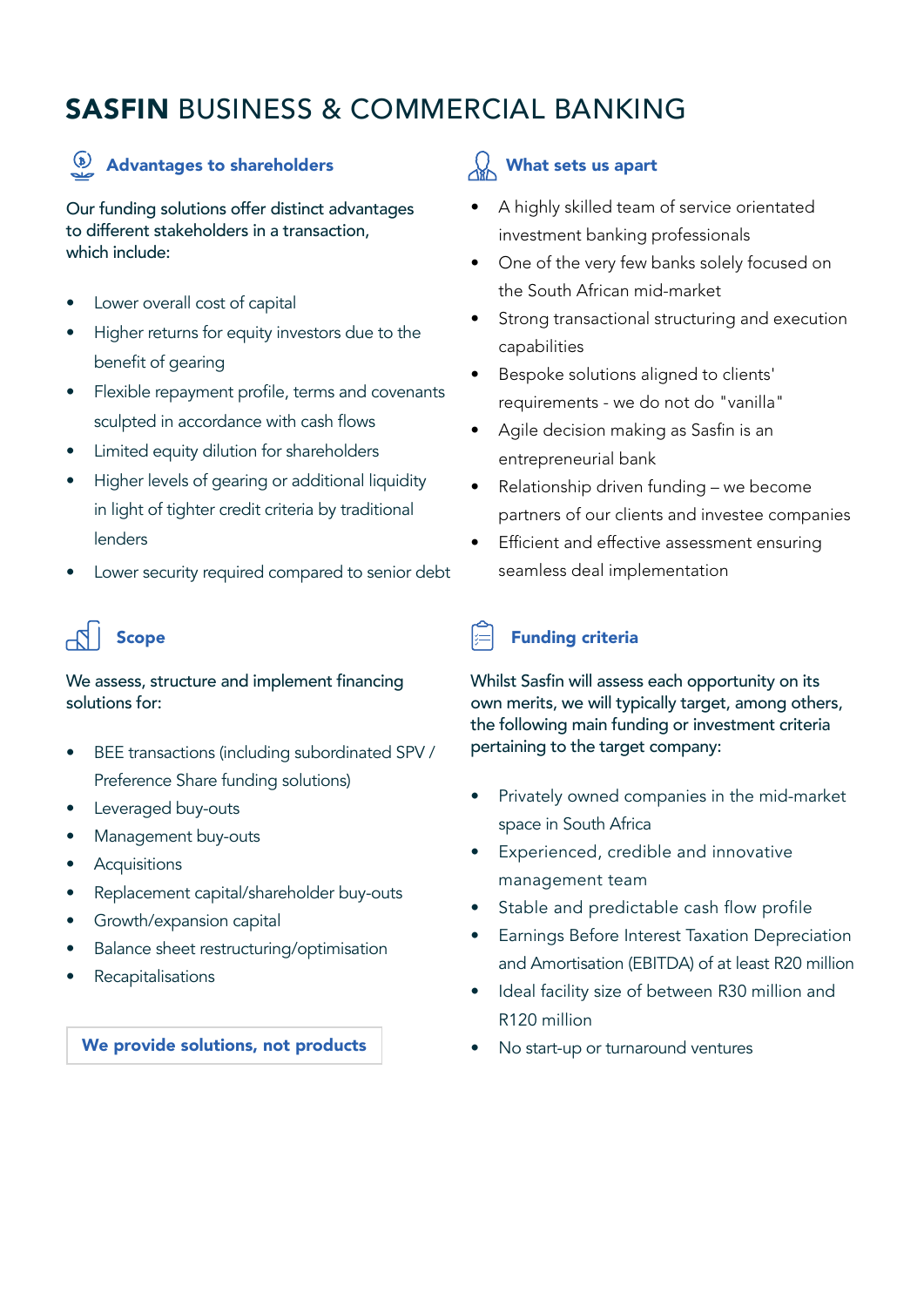# THE TEAM

Our highly skilled team of professionals has implemented several unique, structured funding solutions for a diverse client base:



Paul Pretorius Head: Specialised Lending, CA(SA)

Paul.Pretorius@sasfin.com 082 574 7356

Paul qualified as a Chartered Accountant in 1993 and has over 20 years of investment banking experience. He joined Sasfin in May 2017, and has extensive experience in private equity and corporate finance and has advised numerous clients on mergers and acquisitions, listings, capital raisings, JSE listings requirements, etc. He also has experience in the provision of commercial banking solutions with a number of institutions including PWC (Johannesburg and Netherlands), N M Rothschild & Sons, Coronation Capital, Activa Capital (a corporate finance boutique that Paul co-founded in 2008) and Exchange Sponsors.



Ethene Steenkamp Senior Transactor, CA(SA)

Ethene.Steenkamp@sasfin.com 084 525 7777

Ethene has in excess of 20 years' investment banking experience. Prior to joining Sasfin, he was a Senior Executive at Grindrod Bank, a founding member of Fairbridge Capital (a corporate finance boutique), Head of Acquisition and Leveraged Finance at ABSA Corporate & Business Bank, and also previously worked for Investec, EY Corporate Finance and Andersen Corporate Finance in London for 5 years. He has extensive experience in corporate finance, acquisition and leveraged finance and private equity, and has over the years been involved in a number of MBOs, LBOs and corporate divestitures.



Jeeten Ramnath Transactor, CA(SA)

Jeeten.Ramnath@sasfin.com 078 885 2298

Jeeten qualified as a CA(SA) in 2015, completing his articles at Grant Thornton where he was a trainer in Investment Appraisals and assisted in growing their Corporate Finance offerings. Having previously worked in the USA and UK, he has managed global teams and worked with multinational companies listed on both the JSE and LSE.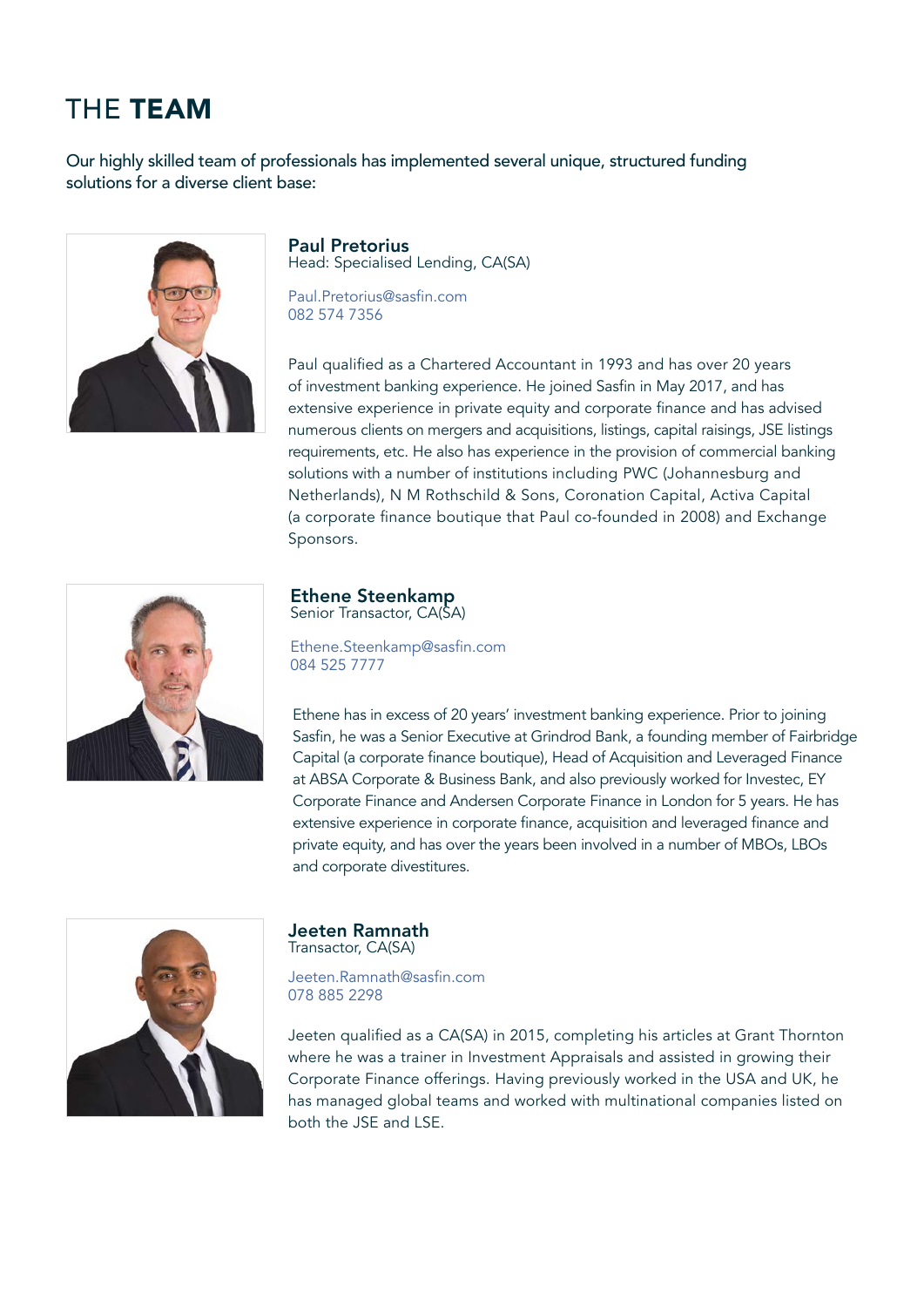## THE TEAM



#### Shayne Groenewald Transactor, CA(SA), CFA

Shayne.Groenewald@sasfin.com 060 504 7005

Shayne joined Sasfin in 2019 after completing his articles at KPMG and a short stint as an analyst at EisnerAmper, an advisory house based in New York. During this time, he gained exposure in varying capacities to a wide range of listed and private companies across the financial sector. Shayne is a qualified Chartered Accountant and a CFA Charterholder.



#### Uleesha Moodley Senior Transactor Uleesha.Moodley@sasfin.com 082 880 9249

Uleesha is an investment banking professional with 16 years' experience in the financial sector. Prior to joining Sasfin, she was a Principal at Nedbank Corporate Investment banking division implementing transactions across the debt spectrum. This includes underwriting and syndication with a focus on senior debt, mezzanine and equity backed opportunities to facilitate funding for general corporate purposes, balance sheet optimisation, leverage/management buy-outs and acquisitions. Uleesha has gained extensive experience dealing with both JSE listed and unlisted entities across various industries and sectors.



#### Olwetu Mvalo Transactor, CA(SA)

Olwetu.mvalo@sasfin.com 071 164 4801

Olwetu is a Transactor in our Specialised Lending Team. Olwetu joined Sasfin in 2021 and is involved in debt structuring and funding solutions, deal analysis and risk management, as well as transaction implementation and client relationship management. Prior to joining Sasfin, Olwetu was a Business Development Analyst at Standard Bank. He is a qualified Chartered Accountant, having completed his articles at Standard Bank.